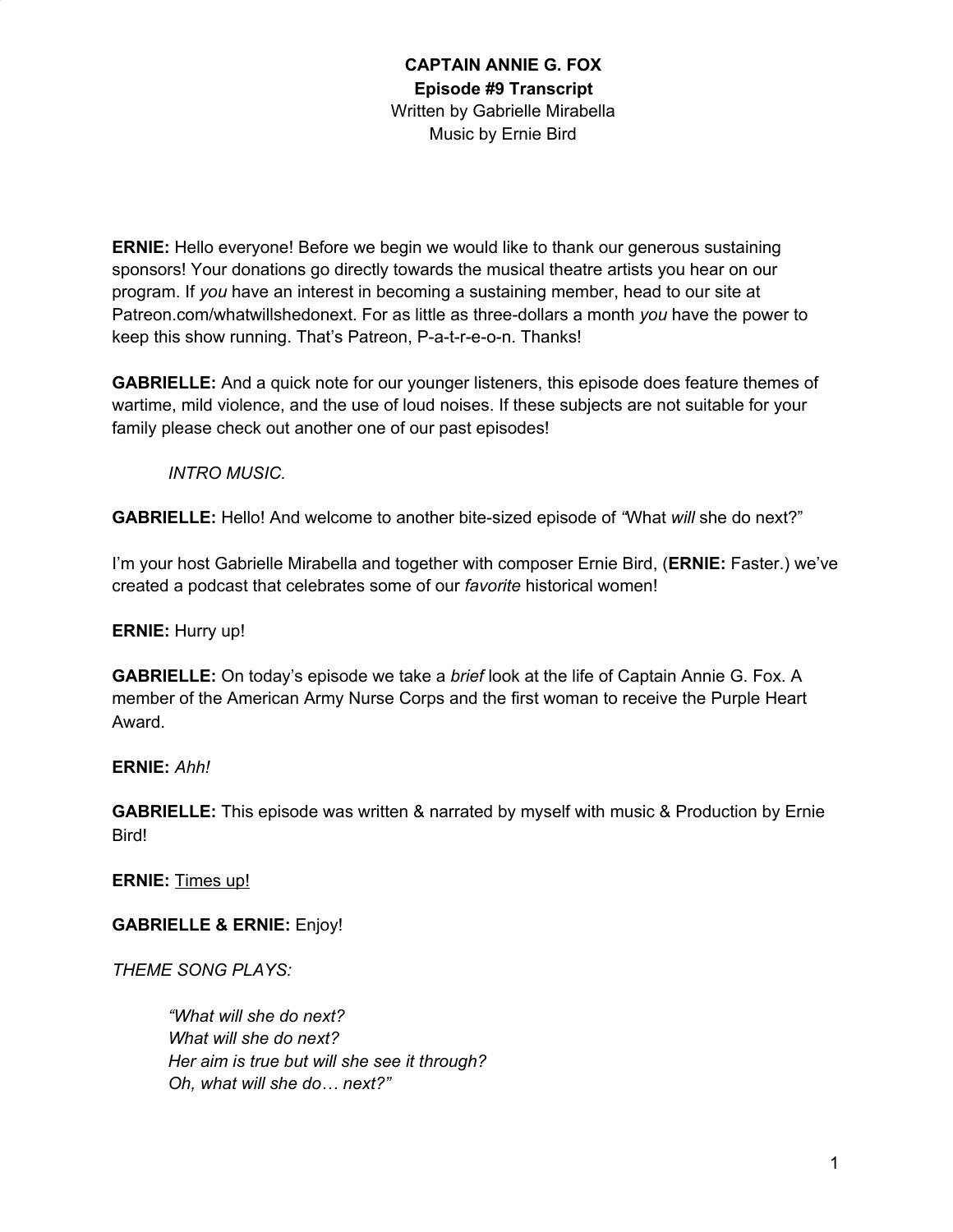**GABRIELLE:** Annie G. Fox was born August 4th, 1893 in the small Nova Scotian village of Pubnico. Not much is known about Annie's childhood, but in 1918, as the first World War was coming to an end, twenty-five year old Annie started her career in the newly formed United States Army Nurse Corps.

Although the first women nurses did not serve in the American Army until February of 1901, women nurses had played a significant role in every American conflict starting with the Revolutionary War in 1775. Mothers, sisters and wives of American troops were tasked with caring for the sick and injured soldiers, fighting for independence from Great Britain. Their attention to cleanliness and food preparation was essential to the health and success of the army.

The Civil War started in 1861 and with it came an even greater need for volunteer nurses. On April 12th 1861 Dorothea Lynde Dix was chosen as Superintendent of Women Nurses for the Union Army. Dorothea and others worked to offer these volunteer nurses a meager, yet well-deserved salary of twelve dollars a month.

One famous civil war time nurse was Louisa May Alcott, author of the popular novel, *Little Women.* In her short book, "Hospital Sketches" Louisa describes her instantaneous transition from writer into war-time nurse:

*"As boys going to sea immediately become nautical in speech, walk as if they already had their "sea legs" on, and shiver their timbers on all possible occasions, so I turned military at once; called my dinner my rations, saluted all new comers, and ordered a dress parade that very afternoon."*

Forty years later, in 1898, America saw a new conflict with the Spanish American War. Nurses were once again called to action, now receiving a salary of thirty dollars a month for their work. And, in 1901 the Army created a permanent Nurse Corps, allowing nurses, and women a home in the U.S Army.

Surgeon General George M. Sternberg congratulated the new servicewomen, saying:

*"American women may well feel proud of the record made by these nurses, for every medical officer with whom they served has testified to their intelligence, and skill, their earnestness, devotion and self-sacrifice."*

Nurse Annie G. Fox was just one of these intelligent and devoted military members. And, for the next twenty years she would be stationed in various places all over the world.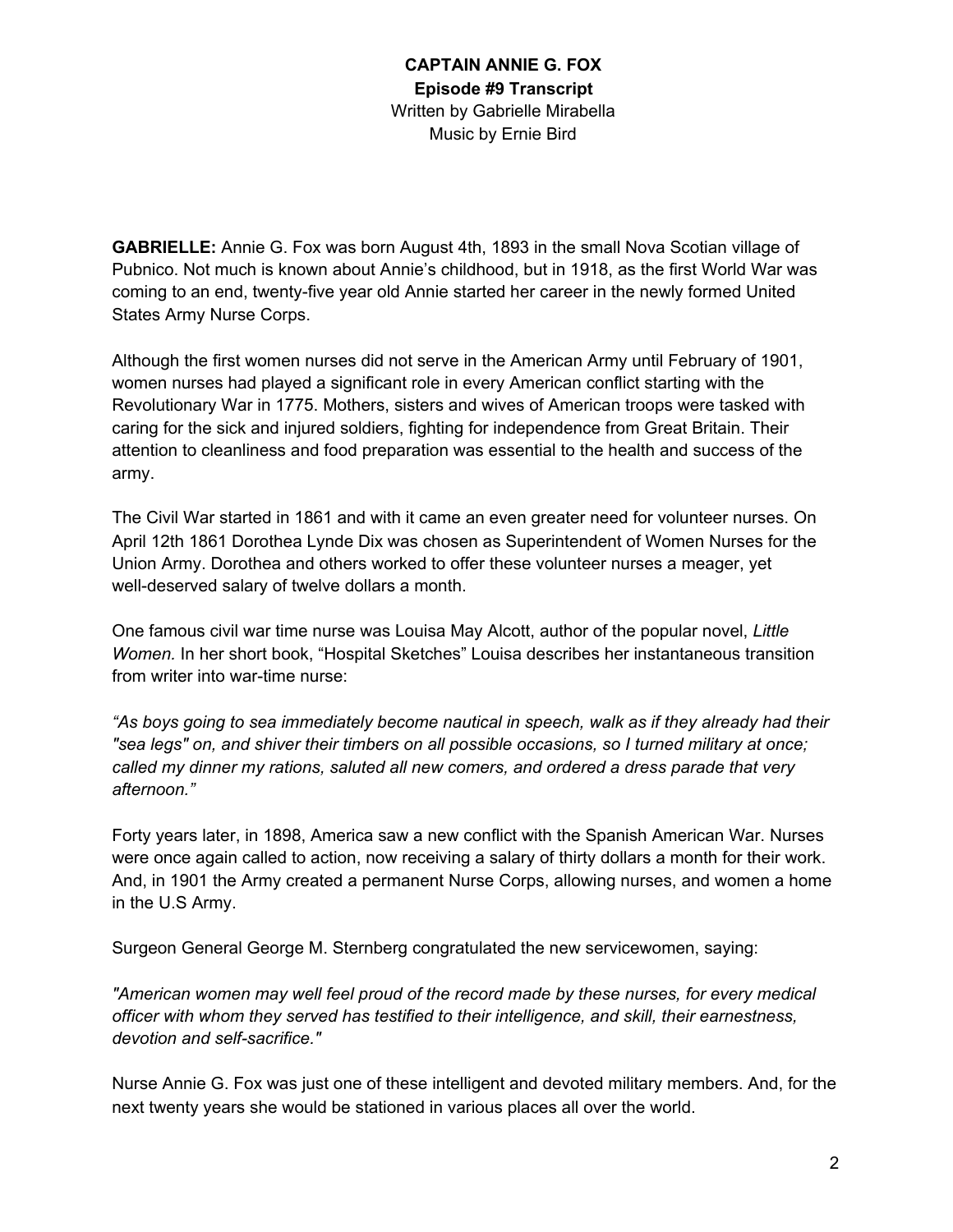And on August 1st 1941, after rising to the rank of First Lieutenant, Annie G. Fox was transferred to Oahu, Hawaii where she soon became chief Nurse of the island's brand new Hickam Field Hospital. But little did Annie know that after just one month of becoming head nurse, her quiet island base at Pearl Harbor would forever change the course of world history.

#### *TRANSITION MUSIC.*

**GABRIELLE:** It was early morning, December 7th 1941, when the first Japanese military planes were spotted off the coast of the American Naval Base at Pearl Harbor. The events that would follow were surprising and devastating.

At this point in history, the world was two years into the second world war, and the country of Japan had its sights on expanding into Southeast Asia. But, with American forces so nearby in Hawaii, Japan decided to take action, destroying American boats and planes in a surprise attack.

Annie G. Fox and the other Army nurses stationed at Hickam Field Hospital could hear the fighter-planes howling above. Knowing that time was of the essence, the nurses, with Annie as their leader, got to work, preparing bandages, beds and medicine.

Injured soldiers poured into the hospital, many of them with terrible burns caused by explosions. The amount of wounded were far greater than the nurses available, so Annie had to think quickly. Without missing a beat, she calmly came up with a solution; gathering volunteer nurses and teaching them to care for the wounded. Another problem, Annie realized, were the lack of hospital beds available. Again, Annie found a solution. Creating safe places all over the hospital for the injured civilians and citizens to recover.

The attack on the Naval Base at Pearl Harbor launched America directly into World War Two. The war, which had started in 1939 would last until September 2nd, 1945, following the surrender of the German Army and the devestating atomic bombings of Japanese cities Hiroshima and Nagasaki.

# *TRANSITION MUSIC.*

**GABRIELLE:** The events of December 7th, 1941 at Pearl Harbor began and ended all within a matter of hours. The hospital at Hickam Field, its staff, and Annie G. Fox were all far from prepared.